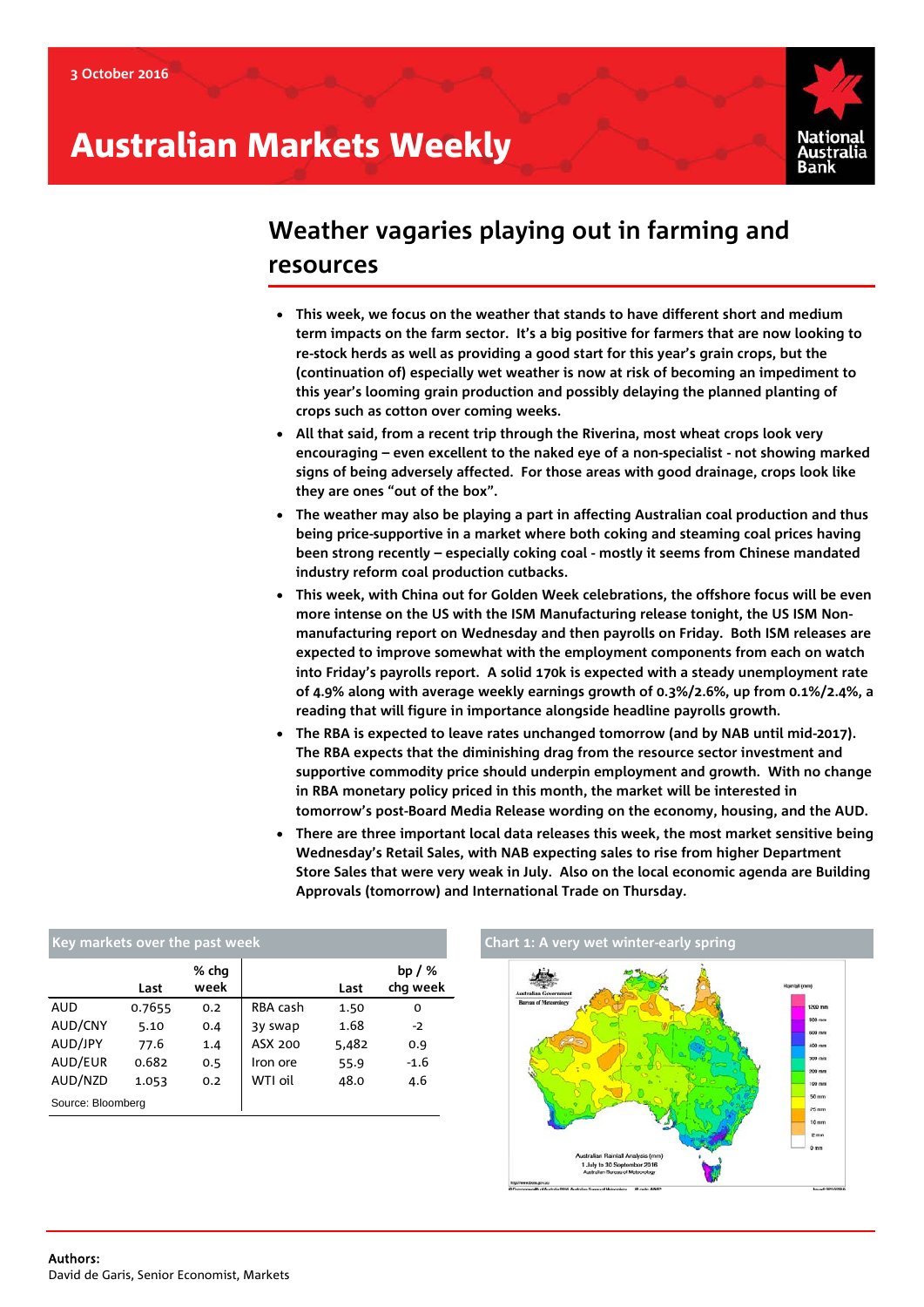One press article reported this morning that rain in September in vast areas of NSW, Queensland, South Australia and the Northern Territory was more than 400% of the average rainfall in September. Having just returned from a client tour this past week in the Riverina in southern NSW, there was also one topic that is currently front and centre for local farmers, and that was "rain".

And with good reason. While the growing season for wheat and allied crops has had an excellent start, you can have too much of a good thing as the crop progresses and growing not could do with drier conditions for a time. For those growing crops with better drainage on top of a good start, prospects remain very good to outstanding. It may be the case that where some crop yields may be adversely affected – and it is too early to put any figures around that – others could well enjoy bumper yields where international prices remain very subdued (see Chart 2 below). US wheat prices are among the lowest in a decade in a market that is priced for higher closing stocks at the end of the 2016-17 year from abundant global production.

#### **Chart 2: US wheat prices**



Phin Ziebell, NAB's Australian agriculture commodities analyst, forecasts that this year's wheat crop nationally will be up 13.9% with sugar and cotton production also likely to be higher, the latter a beneficiary of more water, but subject to still some uncertainty around planting times, at least in the Riverina. Against those prospective rises, re-stocking of national herds will likely see red meat production lower. (NAB's Rural Commodities Wrap for September provides a full update for the rural sector across the various commodity groups, production and prices. Please let us know if you do not receive this report and would like to be placed on the email distribution list.)

#### **Coal prices also possibly being supported by weather**

One of the largest stories to emerge from the resources sector over recent months has been the emergence of higher coal prices, both for coking coal (used in steel production) and thermal coal (primarily for electricity generation). From a low of less than \$US70/t earlier this year, high quality coking coal prices have accelerated over recent weeks to \$200/t mark that earlier this year seemed like a distant memory for Australian coal producers.

Several factors have conspired to lift prices, some shorter term such as bad weather in China disrupting coal availability and wet weather in Australia that may have also affected production in recent months. "Reform" of the Chinese coal industry through production cuts this year has also played a part, as has the uplift in Chinese steel production from higher construction and infrastructure demand. Together with the net increase in iron ore prices this year, this is acting to support the terms of trade.

NAB's forecast calls for the terms of trade this quarter to notch up a sizeable gain, though to then likely retrace to some extent as temporary supply-side price-supportive factors are unwound, factors that appear to be at play given the stratospheric rise in met coal prices recently.



#### **The week ahead**

This week, with China out for Golden Week celebrations, the offshore focus will be even more intense on the US with the ISM Manufacturing release tonight, the US ISM Nonmanufacturing release on Wednesday and then payrolls on Friday. Both ISM releases are expected to improve somewhat with the employment components under close watch into Friday's payrolls report. Payrolls is expected to print at a solid 170k with an unemployment rate steady at 4.9% and average weekly earnings growth of 0.3%/2.6%, up from 0.1%/2.4%. As a key driver of the inflation outlook, this measure of labour earnings growth will figure in importance for policy and the markets alongside headline payrolls growth.

The RBA is expected to leave rates unchanged this month (and by NAB until mid-2017). The RBA expects that the diminishing drag from the resource sector investment and supportive commodity price should underpin employment and growth. No change in RBA monetary policy is expected this month with the market interested in tomorrow's post-Board Media Release wording on the economy, housing, and the AUD. There are three important local data releases this week, the most market sensitive being Wednesday's Retail Sales, NAB expecting sales to rise from a better month for Department Store Sales that were very weak in July. Also on the local economic agenda are Building Approvals (tomorrow) and International Trade on Thursday.

[David.deGaris@nab.com.au](mailto:David.deGaris@nab.com.au)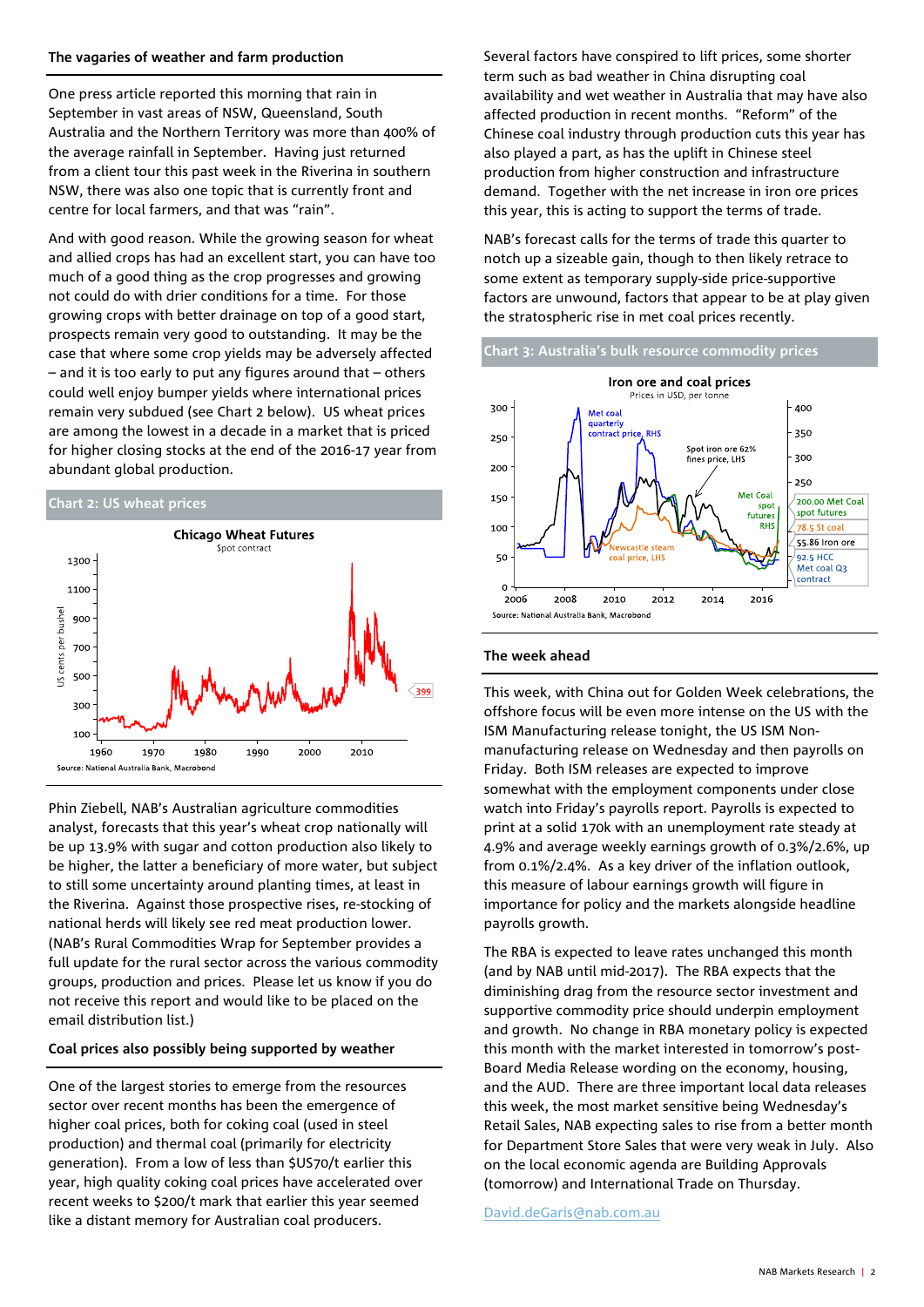## **Calendar of Economic Releases**

| Country                          | <b>Economic Indicator</b>                                                               | Period         | Forecast | Consensus              | Actual | Previous               | <b>GMT</b>     | AEST           |
|----------------------------------|-----------------------------------------------------------------------------------------|----------------|----------|------------------------|--------|------------------------|----------------|----------------|
|                                  | Monday, 3 October 2016                                                                  |                |          |                        |        |                        |                |                |
| AU<br>AU                         | AiG Perf of Mfg Index                                                                   | Sep            |          |                        |        | 46.9                   | 23.30          | 9.30           |
| JN                               | CoreLogic House Px MoM<br>Loans & Discounts Corp YoY                                    | Sep<br>Aug     |          |                        |        | $1.1\,$<br>2.3         | 0.00<br>0.50   | 10.00<br>10.50 |
| JN                               | Tankan Large Mfg Index/Outlook                                                          | 3Q             |          | 7/8                    |        | 6.0/6.0                | 0.50           | 10.50          |
| JN                               | Tankan Large All Industry Capex                                                         | 3Q             |          | 6.5                    |        | 6.2/19.0               | 0.50           | 10.50          |
| AU                               | Melbourne Institute Inflation MoM/YoY                                                   | Sep            |          |                        |        | 0.2/1.2                | 1.00           | 11.00          |
| JN                               | Nikkei Japan PMI Mfg                                                                    | Sep F          |          |                        |        | 50.3                   | 1.30           | 11.30          |
| GE<br>EC                         | Markit/BME Germany Manufacturing PMI<br>Markit Eurozone Manufacturing PMI               | Sep F<br>Sep F |          | 54.3<br>52.6           |        | 54.3<br>52.6           | 8.55<br>9.00   | 18.55<br>19.00 |
| UK                               | Markit UK PMI Manufacturing SA                                                          | Sep            |          | 52.1                   |        | 53.3                   | 9.30           | 19.30          |
| CA                               | MLI Leading Indicator MoM                                                               | Aug            |          |                        |        | 0.6                    | 12.00          | 22.00          |
| CA                               | RBC Canadian Manufacturing PMI                                                          | Sep            |          |                        |        | 51.1                   | 14.30          | 0.30           |
| US                               | <b>Bloomberg Consumer Comfort</b>                                                       | Oct 2          |          |                        |        | 41.6                   | 14.45          | 0.45           |
| US                               | Markit US Manufacturing PMI                                                             | Sep F          |          | 51.4                   |        | 51.4                   | 14.45          | 0.45           |
| CA<br>US                         | Bloomberg Nanos Confidence                                                              | Sep 30         |          |                        |        | 56.5<br>0.0            | 15.00          | 1.00           |
| <b>US</b>                        | Construction Spending MoM<br><b>ISM Manufacturing</b>                                   | Aug<br>Sep     |          | 0.3<br>50.3            |        | 49.4                   | 15.00<br>15.00 | 1.00<br>1.00   |
|                                  | Tuesday, 4 October 2016                                                                 |                |          |                        |        |                        |                |                |
| AU                               | ANZ Roy Morgan Weekly Consumer Confidence Index                                         | Oct 2          |          |                        |        | 120.6                  | 23.30          | 9.30           |
| ΝZ                               | QV House Prices YoY                                                                     | Sep            |          |                        |        | 14.6                   | 0.00           | 10.00          |
| JN                               | Monetary Base YoY/End of Period                                                         | Sep            |          |                        |        | 24.2/404.5             | 0.50           | 10.50          |
| AU                               | ANZ Job Advertisements MoM                                                              | Sep            |          |                        |        | 1.8                    | 1.30           | 11.30          |
| AU<br>NZ                         | <b>Building Approvals MoM</b><br>RBNZ Governor Wheeler Speaks in Whangarei (Not Public) | Aug            | 5.5      | $-6/5.1$               |        | 11.3/3.1               | 1.30<br>2.30   | 11.30<br>12.30 |
| AU                               | <b>RBA Cash Rate Target</b>                                                             | Oct 4          | 1.5      | 1.5                    |        | 1.5                    | 4.30           | 14.30          |
| JN                               | Consumer Confidence Index                                                               | Sep            |          | 41.8                   |        | 42.0                   | 6.00           | 16.00          |
| AU                               | Commodity Index AUD/YoY                                                                 | Sep            |          |                        |        | 90.5/0.8               | 6.30           | 16.30          |
| UK                               | Markit/CIPS UK Construction PMI                                                         | Sep            |          | 49                     |        | 49.2                   | 9.30           | 19.30          |
| US                               | Wards Total Vehicle Sales                                                               | Sep            |          | 17.45                  |        | 16.9                   |                |                |
| US<br>US                         | <b>ISM New York</b><br>IBD/TIPP Economic Optimism                                       | Sep<br>Oct     |          |                        |        | 47.5                   | 14.45          | 0.45           |
|                                  | Wednesday, 5 October 2016                                                               |                |          | 47.5                   |        | 0.0                    | 15.00          | 1.00           |
| AU                               | AiG Perf of Services Index                                                              | Sep            |          |                        |        | 45.0                   | 23.30          | 9.30           |
| UK                               | BRC Shop Price Index YoY                                                                | Sep            |          |                        |        | $-2.0$                 | 0.10           | 10.10          |
| ΝZ                               | <b>ANZ Commodity Price</b>                                                              | Sep            |          |                        |        | 3.2                    | 1.00           | 11.00          |
| JN                               | Nikkei Japan PMI Services/Composite                                                     | Sep            |          |                        |        | 49.6/49.8              | 1.30           | 11.30          |
| AU                               | <b>Retail Sales MoM</b>                                                                 | Aug            | 0.4%     | 0.2                    |        | 0.0                    | 1.30           | 11.30          |
| US/NZ                            | Fed's Evans Speaks on Economy and Policy in Auckland, NZ                                |                |          |                        |        |                        | 1.40           | 11.40          |
| GE<br>EC                         | Markit Germany Services/Composite PMI<br>Markit Eurozone Services/Composite PMI         | Sep F<br>Sep F |          | 50.6/52.7<br>52.1/52.6 |        | 50.6/52.7<br>52.1/52.6 | 8.55<br>9.00   | 18.55<br>19.00 |
| UK                               | Markit/CIPS UK Services/Composite PMI                                                   | Sep            |          | 52/52.3                |        | 52.9/53.6              | 9.30           | 19.30          |
| EC                               | Retail Sales MoM/YoY                                                                    | Aug            |          | $-0.3/1.5$             |        | 1.1/2.9                | 10.00          | 20.00          |
| US                               | <b>MBA Mortgage Applications</b>                                                        | Sep 30         |          |                        |        | $-0.7$                 | 12.00          | 22.00          |
| US                               | ADP Employment Change                                                                   | Sep            |          | 162.5                  |        | 177.0                  | 13.15          | 23.15          |
| US                               | Trade Balance                                                                           | Aug            |          | $-39.2$                |        | $-39.5$                | 13.30          | 23.30          |
| CA                               | Int'l Merchandise Trade                                                                 | Aug            |          | $-2.45$                |        | $-2.5$                 | 13.30          | 23.30          |
| US<br><b>US</b>                  | Markit US Services/Composite PMI<br>ISM Non-Manf. Composite                             | Sep F<br>Sep   |          | 52/<br>53              |        | 51.9/52.0<br>51.4      | 14.45<br>15.00 | 0.45<br>1.00   |
| US                               | <b>Factory Orders</b>                                                                   | Aug            |          | $-0.2$                 |        | 1.9                    | 15.00          | 1.00           |
|                                  | Thursday, 6 October 2016                                                                |                |          |                        |        |                        |                |                |
| ΝZ                               | ANZ Truckometer Heavy MoM                                                               | Sep            |          |                        |        | 6.7                    | 22.00          | 8.00           |
| AU                               | <b>Trade Balance</b>                                                                    | Aug            | $-2100$  | $-2300$                |        | $-2410.0$              | 1.30           | 11.30          |
| GE                               | Factory Orders MoM/YoY                                                                  | Aug            |          | 0.3                    |        | 0.2                    | 7.00           | 17.00          |
| GE<br>UK                         | Markit Germany Construction PMI<br>New Car Registrations YoY                            | Sep<br>Sep     |          |                        |        | 51.6<br>0.1            | 8.30<br>9.00   | 18.30<br>19.00 |
| UK                               | Unit Labor Costs YoY                                                                    | 2Q             |          |                        |        | 1.9                    | 9.30           | 19.30          |
| US                               | Challenger Job Cuts YoY                                                                 | Sep            |          |                        |        | $-21.8$                | 12.30          | 22.30          |
| EC                               | ECB account of the monetary policy meeting                                              |                |          |                        |        |                        | 12.30          | 22.30          |
| CA                               | <b>Building Permits MoM</b>                                                             | Aug            |          | 1                      |        | 0.8                    | 13.30          | 23.30          |
| US                               | Initial Jobless Claims                                                                  | Oct 1          |          | 255                    |        | 254.0                  | 13.30          | 23.30          |
| US<br>Friday,                    | Bloomberg Consumer Comfort<br>October 2016                                              | Oct 2          |          |                        |        | 41.6                   | 14.45          | 0.45           |
| AU                               | AiG Perf of Construction Index                                                          | Sep            |          |                        |        | 46.6                   | 23.30          | 9.30           |
| JN                               | Labor Cash/Real Earnings YoY                                                            | Aug            |          | 0.4                    |        | 1.4/2.0                | 1.00           | 11.00          |
| JN                               | Leading Index CI                                                                        | Aug P          |          | 101.6                  |        | 100.0                  | 6.00           | 16.00          |
| GE                               | Industrial Production SA MoM/YoY                                                        | Aug            |          | 1/0.4                  |        | $-1.5/-1.2$            | 7.00           | 17.00          |
| CH                               | Foreign Reserves                                                                        | Sep            |          | 3182.5                 |        | 3185                   | 8.00           | 18.00          |
| UK<br>UK                         | Halifax House Prices MoM/YoY                                                            | Sep            |          | $\mathsf{o}\,$         |        | $-0.2/6.9$             | 8.30           | 18.30          |
| UK                               | Industrial Production MoM/YoY<br><b>Trade Balance</b>                                   | Aug<br>Aug     |          | 0.2/1.3<br>$-4000$     |        | 0.1/2.1<br>-4502.0     | 9.30<br>9.30   | 19.30<br>19.30 |
| US                               | Change in Nonfarm Payrolls/Unemployment rate                                            | Sep            |          | 170/4.9                |        | 151/4.9                | 13.30          | 23.30          |
| <b>US</b>                        | Average Hourly Earnings MoM/YoY                                                         | Sep            |          | 0.3/2.6                |        | 0.1/2.4                | 13.30          | 23.30          |
| CA                               | Net Change in Employment/Unemployment rate                                              | Sep            |          | 7.5/7                  |        | 26.2/7.0               | 13.30          | 23.30          |
| UK                               | <b>NIESR GDP Estimate</b>                                                               | Sep            |          |                        |        | 0.3                    | 15.00          | 1.00           |
| CA                               | Ivey Purchasing Managers Index SA                                                       | Sep            |          | 53.5                   |        | 52.3                   | 15.00          | 1.00           |
| US<br>US                         | Wholesale Inventories MoM<br>Wholesale Trade Sales MoM                                  | Aug F<br>Aug   |          | $-0.1$<br>0            |        | $-0.1$<br>$-0.4$       | 15.00<br>15.00 | 1.00<br>1.00   |
| CA                               | <b>Business Outlook Future Sales</b>                                                    | 3Q             |          |                        |        | 5.0                    | 15.30          | 1.30           |
| CA                               | BoC Senior Loan Officer Survey                                                          | 3Q             |          |                        |        | 23.9                   | 15.30          | 1.30           |
| US                               | Fed's Fischer Speaks in Washington                                                      |                |          |                        |        |                        | 15.30          | 1.30           |
| US                               | Fed's Mester Speaks in New York                                                         |                |          |                        |        |                        | 17.45          | 3.45           |
| US                               | Consumer Credit                                                                         | Aug            |          | 16.5                   |        | 17.7                   | 20.00          | 6.00           |
| US<br>US                         | Fed's George speaks iN Washington<br>Fed's Brainard speaks in Washington                |                |          |                        |        |                        | 20.00<br>21.00 | 6.00<br>7.00   |
| CA                               | BoC's Wilkins Speaks on Panel in Washington                                             |                |          |                        |        |                        | 21.00          | 7.00           |
|                                  | Saturday, 8 October 2016                                                                |                |          |                        |        |                        |                |                |
| CH                               | Caixin China PMI Services/Composite                                                     | Sep            |          |                        |        | 52.1/51.8              | 2.45           | 12.45          |
| CH                               | Foreign Direct Investment YoY CNY                                                       | Sep            |          | 4.1                    |        | 5.7                    |                |                |
|                                  | Upcoming Central Bank Interest Rate Announcements                                       |                |          |                        |        |                        |                |                |
| Australia, RBA                   |                                                                                         | 4-Oct          | 1.50%    | 1.50%                  |        | 1.50%                  |                |                |
| Europe ECB                       |                                                                                         | 20-Oct         |          |                        |        | 0.00%                  |                |                |
| Canada, BoC                      |                                                                                         | 20-Oct         |          |                        |        | 0.50%                  |                |                |
| Japan, BoJ<br>US Federal Reserve |                                                                                         | 1-Nov          |          |                        |        | $-0.1\%$ to $+0.1\%$   |                |                |
| UK BOE                           |                                                                                         | 3-Nov<br>3-Nov |          |                        |        | 0.25-0.50%<br>0.25%    |                |                |
| New Zealand, RBNZ                |                                                                                         | 10-Nov         |          |                        |        | 2.00%                  |                |                |
|                                  | GMT: Greenwich Mean Time; AEST: Australian Eastern Standard Time                        |                |          |                        |        |                        |                |                |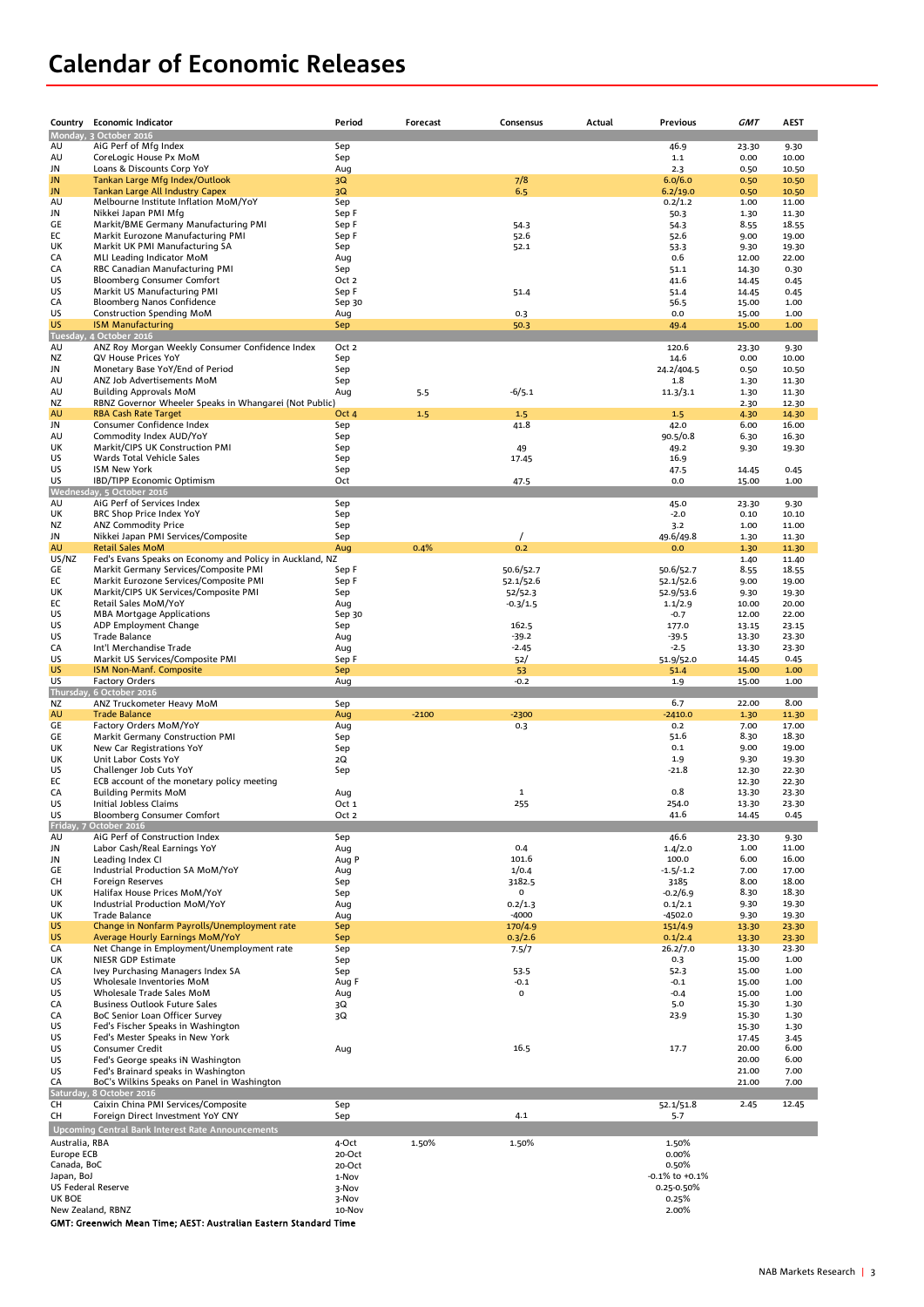### **Forecasts**

| <b>Economic Forecasts</b>             |                 |         |         |         |                |         |                           |         |        |                |        |        |                |                |                |                |
|---------------------------------------|-----------------|---------|---------|---------|----------------|---------|---------------------------|---------|--------|----------------|--------|--------|----------------|----------------|----------------|----------------|
|                                       | Annual % change |         |         |         |                |         | <b>Quarterly % change</b> |         |        |                |        |        |                |                |                |                |
|                                       |                 |         |         |         | 2015           |         |                           |         | 2016   |                |        |        | 2017           |                |                |                |
| <b>Australia Forecasts</b>            | 2015            | 2016    | 2017    | 2018    | Q <sub>1</sub> | Q2      | Q3                        | Q4      | Q1     | Q <sub>2</sub> | Q3     | Q4     | Q <sub>1</sub> | Q <sub>2</sub> | Q <sub>3</sub> | Q <sub>4</sub> |
| <b>Household Consumption</b>          | 2.8             | 2.7     | 2.1     | 2.3     | 0.6            | 0.6     | 0.9                       | 0.7     | 0.8    | 0.4            | 0.5    | 0.6    | 0.5            | 0.5            | 0.6            | 0.7            |
| <b>Underlying Business Investment</b> | $-10.4$         | $-9.3$  | $-5.4$  | 3.2     | $-4.0$         | $-1.5$  | $-6.3$                    | $-2.0$  | $-3.4$ | $-2.2$         | $-0.4$ | $-0.5$ | $-2.9$         | $-1.9$         | $-0.4$         | 0.8            |
| <b>Residential Construction</b>       | 9.7             | 7.4     | 2.3     | $-3.8$  | 4.6            | 0.6     | 1.5                       | 2.8     | 2.1    | 1.6            | 1.3    | 0.9    | 0.7            | 0.5            | $-0.9$         | $-0.4$         |
| Underlying Public Spending            | 2.1             | 4.1     | 2.9     | 2.6     | 1.0            | 1.9     | $-0.7$                    | 1.6     | 0.6    | 2.4            | 0.3    | 0.6    | 0.6            | 0.6            | 0.6            | 0.6            |
| Exports                               | 6.0             | 7.8     | 9.7     | 6.8     | 3.5            | $-3.1$  | 4.8                       | 0.2     | 3.1    | 1.3            | 2.4    | 2.4    | 2.4            | 2.4            | 2.5            | 2.2            |
| Imports                               | 1.7             | 0.4     | 4.0     | 5.1     | 3.3            | 0.4     | $-1.6$                    | 0.3     | $-0.8$ | 2.7            | 1.0    | 1.1    | 0.5            | 0.7            | 1.0            | 1.5            |
| Net Exports (a)                       | 0.9             | 1.6     | 1.4     | 0.6     | 0.1            | $-0.8$  | 1.4                       | O.O     | 1.1    | $-0.2$         | 0.3    | 0.3    | 0.5            | 0.4            | 0.4            | 0.3            |
| Inventories (a)                       | 0.1             | $-0.1$  | 0.0     | 0.1     | 0.6            | $-0.3$  | 0.1                       | $-0.1$  | $-0.1$ | 0.2            | $-0.2$ | 0.0    | O.O            | 0.0            | 0.0            | 0.1            |
| Domestic Demand - atr%                |                 |         |         |         | 0.3            | 0.6     | $-0.4$                    | 0.6     | 0.1    | 0.6            | 0.4    | 0.5    | 0.2            | 0.3            | 0.4            | 0.6            |
| Dom Demand - ann %                    | 1.1             | 1.6     | 1.5     | 2.0     | 0.7            | 1.3     | 1.1                       | 1.1     | 1.3    | 1.2            | 2.0    | 1.9    | 1.7            | 1.4            | 1.4            | 1.4            |
| Real GDP - atr %                      |                 |         |         |         | 0.9            | 0.2     | 1.0                       | 0.7     | 1.0    | 0.5            | 0.5    | 0.8    | 0.6            | 0.8            | 0.8            | 0.8            |
| Real GDP - ann %                      | 2.4             | 3.0     | 2.8     | 2.6     | 2.3            | 2.0     | 2.6                       | 2.8     | 3.0    | 3.3            | 2.8    | 2.9    | 2.5            | 2.7            | 3.0            | 3.0            |
| CPI headline - qtr %                  |                 |         |         |         | 0.2            | 0.7     | 0.5                       | 0.4     | $-0.2$ | 0.4            | 0.7    | 0.9    | 0.5            | 0.5            | 0.7            | 0.8            |
| CPI headline - ann %                  | 1.5             | 1.3     | 2.6     | 2.6     | 1.3            | 1.5     | 1.5                       | 1.7     | 1.3    | 1.0            | 1.3    | 1.8    | 2.5            | 2.6            | 2.6            | 2.6            |
| CPI underlying - gtr %                |                 |         |         |         | 0.7            | 0.5     | 0.3                       | 0.5     | 0.2    | 0.5            | 0.5    | 0.5    | 0.5            | 0.5            | 0.4            | 0.4            |
| CPI underlying - ann %                | 2.2             | 1.6     | 1.8     | 1.8     | 2.4            | 2.2     | 2.1                       | 2.0     | 1.5    | 1.5            | 1.7    | 1.6    | 1.9            | 1.9            | 1.8            | 1.8            |
| Wages (Pvte WPI - ann %)              | 2.1             | 2.0     | 2.0     | 2.5     | 2.3            | 2.2     | 2.1                       | 2.0     | 2.0    | 2.0            | 2.0    | 2.0    | 2.0            | 2.0            | 2.0            | 2.0            |
| Unemployment Rate (%)                 | 6.0             | 5.7     | 5.6     | 5.6     | 6.2            | 6.0     | 6.1                       | 5.9     | 5.9    | 5.7            | 5.7    | 5.6    | 5.6            | 5.6            | 5.7            | 5.7            |
| Terms of trade                        | $-11.5$         | $-2.1$  | $-5.7$  | $-1.3$  | $-2.6$         | $-4.5$  | $-2.3$                    | $-3.3$  | $-1.9$ | 2.2            | 6.2    | $-0.6$ | $-4.3$         | $-4.1$         | $-2.1$         | $-2.7$         |
| G&S trade balance, \$Abn              | $-36.3$         | $-20.4$ | $-23.9$ | $-47.2$ | $-5.0$         | $-11.5$ | $-8.6$                    | $-11.3$ | $-8.6$ | $-8.0$         | $-2.1$ | $-1.6$ | $-3.6$         | $-5.7$         | $-6.4$         | $-8.2$         |
| % of GDP                              | $-2.2$          | $-1.2$  | $-1.4$  | $-2.6$  | $-1.2$         | $-2.8$  | $-2.1$                    | $-2.8$  | $-2.1$ | $-1.9$         | $-0.5$ | $-0.4$ | $-0.8$         | $-1.3$         | $-1.5$         | $-1.9$         |
| Current Account (% GDP)               | $-4.7$          | $-2.9$  | $-3.1$  | $-4.4$  | $-3.4$         | $-5.2$  | $-4.8$                    | $-5.5$  | $-3.6$ | $-3.7$         | $-2.3$ | $-2.1$ | $-2.6$         | $-3.1$         | $-3.2$         | $-3.6$         |

Source: NAB Group Economics; (a) Contributions to GDP growth

Exchange Rate Forecasts

|                                                  | 3-Oct  | Sep-16 | <b>Dec-16</b> | Mar-17 | Jun-17 | Sep-17 | <b>Dec-17</b> | Dec year                | 2013   | 2014   | 2015 | 2016                        | 2017        | 2018   | Avge   |
|--------------------------------------------------|--------|--------|---------------|--------|--------|--------|---------------|-------------------------|--------|--------|------|-----------------------------|-------------|--------|--------|
| Majors                                           |        |        |               |        |        |        |               | Australia               | 2.0    | 2.7    | 2.4  | 3.0                         | 2.8         | 2.6    | 3.4    |
| AUD/USD                                          | 0.7656 | 0.77   | 0.75          | 0.73   | 0.72   | 0.70   | 0.70          | US                      | 1.7    | 2.4    | 2.6  | 1.5                         | 2.1         | 1.9    | 2.6    |
| NZD/USD                                          | 0.7268 | 0.72   | 0.70          | 0.68   | 0.68   | 0.67   | 0.67          | Eurozone                | $-0.3$ | 0.9    | 1.6  | 1.4                         | 1.1         | 1.5    | 1.5    |
| USD/JPY                                          | 101.41 | 102    | 105           | 103    | 103    | 102    | 101           | UK                      | 1.9    | 3.1    | 2.2  | 1.6                         | 0.6         | 1.6    | 2.4    |
| EUR/USD                                          | 1.1233 | 1.13   | 1.12          | 1.10   | 1.09   | 1.07   | 1.06          | Japan                   | 1.4    | $-0.1$ | 0.6  | 0.5                         | 0.6         | 0.6    | 0.8    |
| GBP/USD                                          | 1.2944 | 1.29   | 1.26          | 1.22   | 1.20   | 1.17   | 1.16          | China                   | 7.7    | 7.3    | 6.9  | 6.6                         | 6.5         | 6.3    | 9.2    |
| USD/CNY                                          | 6.6720 | 6.73   | 6.80          | 6.78   | 6.76   | 6.74   | 6.73          | India                   | 6.4    | 7.0    | 7.2  | 7.7                         | 7.7         | 7.5    | 6.6    |
| USD/CAD                                          | 1.3111 | 1.27   | 1.29          | 1.33   | 1.35   | 1.37   | 1.37          | New Zealand             | 2.4    | 3.7    | 2.5  | 2.9                         | 2.9         | 1.9    | 3.0    |
|                                                  |        |        |               |        |        |        |               | World                   | 3.3    | 3.3    | 3.0  | 2.8                         | 3.0         | 3.1    | 3.5    |
|                                                  |        |        |               |        |        |        |               | MTP Top 5               | 3.9    | 3.8    | 3.9  | 3.5                         | 3.5         | 3.4    | 5.0    |
| <b>Australian Cross Rates</b>                    |        |        |               |        |        |        |               |                         |        |        |      |                             |             |        |        |
| AUD/JPY                                          | 77.6   | 79     | 79            | 75     | 74     | 71     | 71            | Commodity prices (\$US) |        |        |      |                             |             |        |        |
| AUD/EUR                                          | 0.6816 | 0.68   | 0.67          | 0.66   | 0.66   | 0.65   | 0.66          |                         | 3-Oct  |        |      | Sep-16 Dec-16 Mar-17 Jun-17 |             | Sep-17 | Dec-17 |
| AUD/GBP                                          | 0.5915 | 0.60   | 0.60          | 0.60   | 0.60   | 0.60   | 0.60          | WTI oil                 | 48.02  | 45     | 52   | 54                          | 56          | 58     | 60     |
| AUD/NZD                                          | 1.0534 | 1.07   | 1.07          | 1.07   | 1.06   | 1.04   | 1.04          | Gold                    | 1319   | 1320   | 1300 | 1250                        | <i>1210</i> | 1170   | 1120   |
| AUD/CNY                                          | 5.1081 | 5.18   | 5.10          | 4.95   | 4.87   | 4.72   | 4.71          | Iron ore                | 56     | 44     | 41   | 40                          | 41          | 41     | 40     |
| AUD/CAD                                          | 1.0038 | 0.98   | 0.97          | 0.97   | 0.97   | 0.96   | 0.96          | Hard cok. coal          | 89     | 93     | 85   | 83                          | 84          | 85     | 85     |
| AUD/CHF                                          | 0.7443 | 0.77   | 0.73          | 0.70   | 0.69   | 0.68   | 0.68          | Thermal coal            | 78     | 62     | 62   | 62                          | 58          | 58     | 58     |
|                                                  |        |        |               |        |        |        |               | Copper                  | 4853   | 4650   | 4750 | 4790                        | 4840        | 4890   | 4940   |
| The formula in the control of the control of the |        |        |               |        |        |        |               |                         |        |        |      |                             |             |        |        |

| <b>recasts</b> |          |               |               |      |                      |      | Global GDP  |        |        |      |      |      |      |               |
|----------------|----------|---------------|---------------|------|----------------------|------|-------------|--------|--------|------|------|------|------|---------------|
| 3-Oct          | $Sep-16$ | <b>Dec-16</b> | <b>Mar-17</b> |      | Jun-17 Sep-17 Dec-17 |      | Dec year    | 2013   | 2014   | 2015 | 2016 | 2017 | 2018 | 20 Yr<br>Avge |
|                |          |               |               |      |                      |      | Australia   | 2.0    | 2.7    | 2.4  | 3.0  | 2.8  | 2.6  | 3.4           |
| .7656          | 0.77     | 0.75          | 0.73          | 0.72 | 0.70                 | 0.70 | US          | 1.7    | 2.4    | 2.6  | 1.5  | 2.1  | 1.9  | 2.6           |
| .7268          | 0.72     | 0.70          | 0.68          | 0.68 | 0.67                 | 0.67 | Eurozone    | $-0.3$ | 0.9    | 1.6  | 1.4  | 1.1  | 1.5  | 1.5           |
| 01.41          | 102      | 105           | 103           | 103  | 102                  | 101  | UK          | 1.9    | 3.1    | 2.2  | 1.6  | 0.6  | 1.6  | 2.4           |
| .1233          | 1.13     | 1.12          | 1.10          | 1.09 | 1.07                 | 1.06 | Japan       | 1.4    | $-0.1$ | 0.6  | 0.5  | 0.6  | 0.6  | 0.8           |
| .2944          | 1.29     | 1.26          | 1.22          | 1.20 | 1.17                 | 1.16 | China       | 7.7    | 7.3    | 6.9  | 6.6  | 6.5  | 6.3  | 9.2           |
| .6720          | 6.73     | 6.80          | 6.78          | 6.76 | 6.74                 | 6.73 | India       | 6.4    | 7.0    | 7.2  | 7.7  | 7.7  | 7.5  | 6.6           |
| .3111          | 1.27     | 1.29          | 1.33          | 1.35 | 1.37                 | 1.37 | New Zealand | 2.4    | 3.7    | 2.5  | 2.9  | 2.9  | 1.9  | 3.0           |
|                |          |               |               |      |                      |      | World       | 3.3    | 3.3    | 3.0  | 2.8  | 3.0  | 3.1  | 3.5           |
|                |          |               |               |      |                      |      | MTP Top 5   | 3.9    | 3.8    | 3.9  | 3.5  | 3.5  | 3.4  | 5.0           |

| Commodity prices (\$US) |       |      |      |                                           |      |      |      |  |  |  |  |
|-------------------------|-------|------|------|-------------------------------------------|------|------|------|--|--|--|--|
|                         | 3-Oct |      |      | Sep-16 Dec-16 Mar-17 Jun-17 Sep-17 Dec-17 |      |      |      |  |  |  |  |
| W <sub>TI</sub> oil     | 48.02 | 45   | 52   | 54                                        | 56   | 58   | 60   |  |  |  |  |
| Gold                    | 1319  | 1320 | 1300 | 1250                                      | 1210 | 1170 | 1120 |  |  |  |  |
| Iron ore                | 56    | 44   | 41   | 40                                        | 41   | 41   | 40   |  |  |  |  |
| Hard cok. coal          | 89    | 93   | 85   | 83                                        | 84   | 85   | 85   |  |  |  |  |
| Thermal coal            | 78    | 62   | 62   | 62                                        | 58   | 58   | 58   |  |  |  |  |
| Copper                  | 4853  | 4650 | 4750 | 4790                                      | 4840 | 4890 | 4940 |  |  |  |  |
| Japan LNG               | 6.6   | 6.8  | 7.1  | 8.0                                       | 8.3  | 8.5  | 8.6  |  |  |  |  |

#### Interest Rate Forecasts

|                               | 3-Oct   | Sep-16  | <b>Dec-16</b> | Mar-17      | Jun-17  |             | Sep-17 Dec-17 |
|-------------------------------|---------|---------|---------------|-------------|---------|-------------|---------------|
| <b>Aust rates</b>             |         |         |               |             |         |             |               |
| RBA Cash rate                 | 1.50    | 1.50    | 1.50          | 1.50        | 1.25    | 1.00        | 1.00          |
| 3 month bill rate             | 1.74    | 1.75    | 1.75          | 1.75        | 1.50    | 1.25        | 1.25          |
| 3 Year Swap Rate              | 1.68    | 1.6     | 1.6           | 1.4         | 1.3     | 1.5         | 1.6           |
| 10 Year Swap Rate             | 2.15    | 2.1     | 2.2           | 2.1         | 2.2     | 2.2         | 2.4           |
| <b>Offshore Policy Rates</b>  |         |         |               |             |         |             |               |
| US Fed funds                  | 0.50    | 0.50    | 0.75          | 0.75        | 1.00    | 1.00        | 1.25          |
| ECB deposit rate              | -0.40   | $-0.40$ | $-0.40$       | $-0.40$     | $-0.40$ | $-0.40$     | $-0.40$       |
| BoE repo rate                 | 0.25    | 0.25    | 0.10          | 0.10        | 0.10    | 0.10        | 0.10          |
| BoJ excess reserves rate      | $-0.10$ | $-0.10$ | $-0.10$       | $-0.10$     | $-0.10$ | $-0.10$     | $-0.10$       |
| <b>RBNZ OCR</b>               | 2.00    | 2.00    | 1.75          | 1.50        | 1.50    | 1.50        | 1.50          |
| China 1yr lending rate        | 4.35    | 4.35    | 4.35          | 4.10        | 4.10    | 4.10        | 4.10          |
| China Reserve Ratio           | 17.0    | 15.5    | 15.0          | <i>15.0</i> | 15.0    | <i>15.0</i> | 15.0          |
| 10 Year Benchmark Bond Yields |         |         |               |             |         |             |               |
| Australia                     | 1.91    | 1.90    | 2.05          | 1.95        | 2.00    | 2.00        | 2.15          |
| <b>United States</b>          | 1.60    | 1.50    | 1.75          | 1.75        | 2.00    | 2.00        | 2.25          |
| New Zealand                   | 2.31    | 2.10    | 2.15          | 2.35        | 2.55    | 2.55        | 2.75          |

Sources: NAB Global Markets Research; Bloomberg; ABS